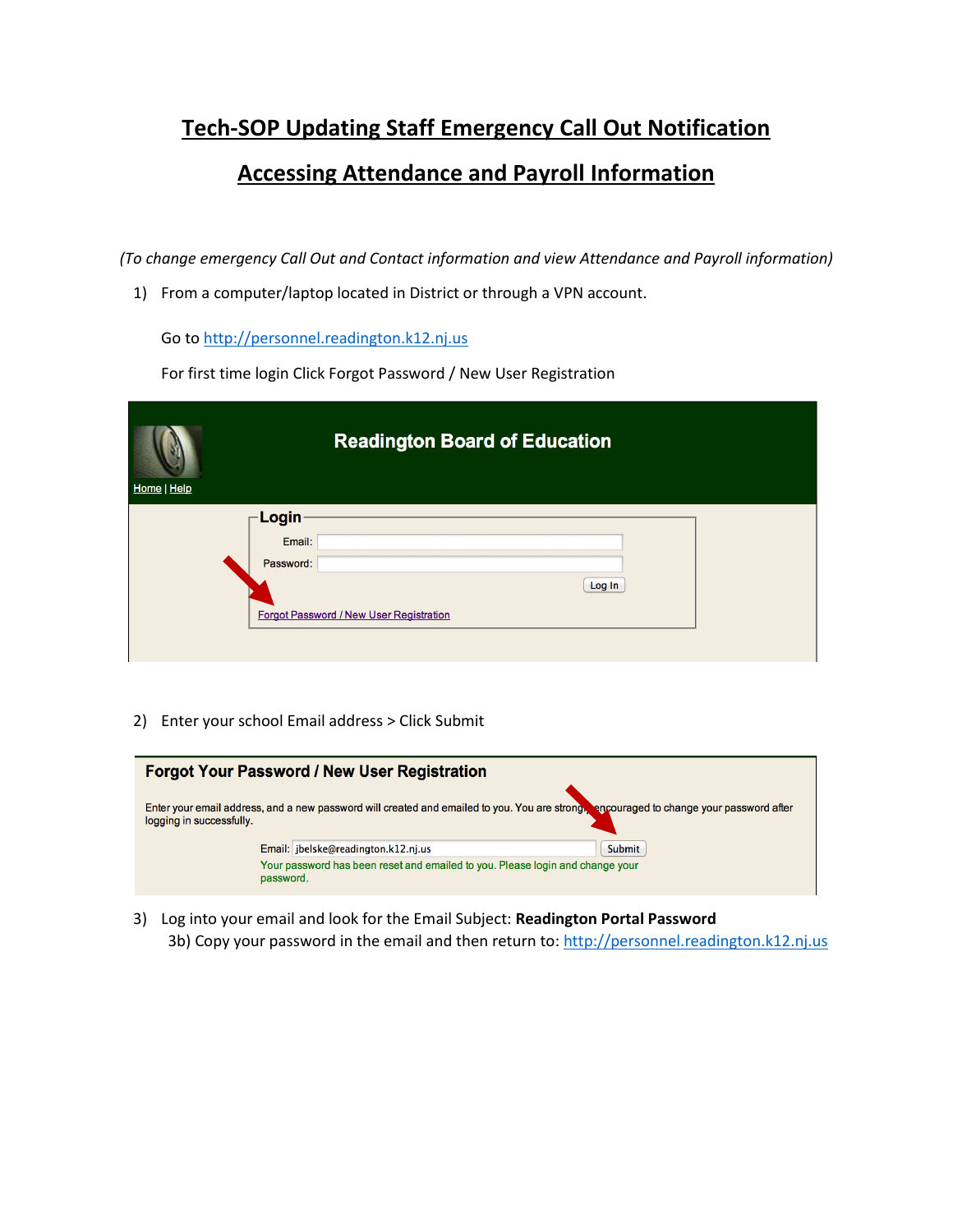4) Enter your Email address and Password and click **Log In**

| Home   Help | <b>Readington Board of Education</b>           |
|-------------|------------------------------------------------|
|             | Login                                          |
|             | Email:                                         |
|             | Password:                                      |
|             | Log In                                         |
|             | Forgot Password / New User Registration        |
|             | You can change and modify the following fields |

5) At the Demographics Screen

**To change School Messenger (Call Out) notifications for school closings and delays you can change the following fields.** 

**NOTE: You MUST fill out these at least one of these fields to be notified of school closings or delays.**

| Call Out Phone: | (Primary Phone or Cell number to call out to)                       |
|-----------------|---------------------------------------------------------------------|
| Call Out Cell:  | (Secondary Phone or Cell number to call out to OPTIONAL)            |
| Call Out Text:  | (Cell number you would like to receive text messages to OPTIONAL)   |
| Call Out Email: | (Email address you would like to receive notifications to OPTIONAL) |

## **To change emergency contact information:**

|                                                           | <b>EXECUTE:</b> (Person to contact in an emergency) |
|-----------------------------------------------------------|-----------------------------------------------------|
| <b>EXECUTE:</b> Emergency Relation: (Relationship to you) |                                                     |
| $\Box$ Emergency Phone:                                   | (Phone number to reach emergency contact at)        |